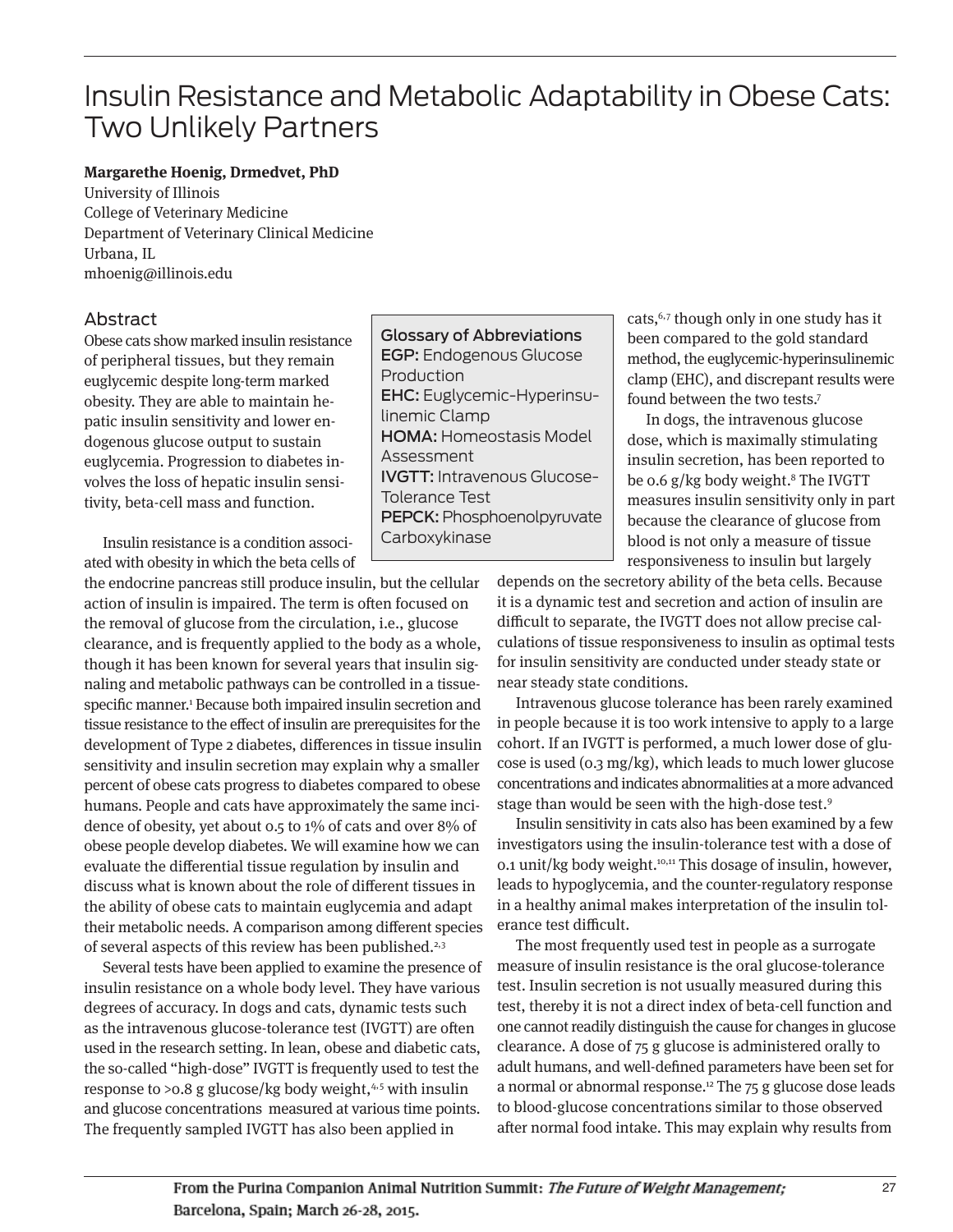tests in humans are more predictive of progression to diabetes as the abnormality is already present at lower levels of glucose, i.e., levels that are actually present in a person under normal physiological conditions. In general, this test relies on the principle that with increasing insulin resistance, insulin concentrations will either increase to compensate for the lower insulin sensitivity normalizing blood glucose concentrations or the secreted concentrations fail to do so. The latter case results in glucose intolerance or overt diabetes.

Oral glucose-tolerance testing, unfortunately, has not been shown to be a useful test for cats and dogs because a large glucose dosage is needed and results have been quite variable.13,14 Authors of some publications have proposed applying the same criteria for a "normal" response in postprandial and/or fasted people directly to cats. However, until published data support similar standards, such interspecies comparisons should be used cautiously, if not discouraged.

Other measures of insulin sensitivity such as homeostasis model assessment (HOMA) have been used in cats.12 However, these tests in cats have not been examined for their validity. In dogs, HOMA is not a good marker to detect changes in insulin resistance, especially in cases when pancreatic function is compromised.<sup>13</sup>

The gold-standard method to evaluate insulin sensitivity is the euglycemic-hyperinsulinemic clamp, which has been performed in humans, dogs and cats. The EHC is used to measure insulin sensitivity because at steady state the amount of glucose infused by tissues equals the amount of glucose disposed. This test provides even more information when a tracer is added to the infusion.<sup>17</sup> Addition of d- $[3-3]$  H $]$ -glucose, which is metabolized to  $[3H]$ - $H_2O$  through the glycolytic pathway, allows the calculation of whole-body glycolysis and total-body glycogen synthesis.18,19 This test is usually performed in unanesthetized humans or pets; however, we also have shown that tranquilization with tiletamine/zolazepam did not alter the results in cats<sup>20</sup> compared to those that were studied in the awake state.7 We found that in cats the development of obesity leads to a decrease in glucose effectiveness, i.e., a decrease in insulin-independent glucose uptake, and an increase in insulin resistance<sup>21</sup> similar to what has been shown in people and dogs. $22,23$  We calculated that each kg of body weight increase was associated with an increase in insulin resistance by approximately 15 to 30%. Despite the insulin resistance, insulin output increased and fasting plasma glucose remained normal during the development of obesity even when the fat mass increased by approximately 100% and more.<sup>21</sup> This observation highlights that peripheral insulin resistance is not a good indicator of glucose tolerance and by itself is not a predictor for the development of diabetes.

The question as to why obese cats are able to maintain euglycemia despite marked peripheral insulin resistance can be answered when metabolic pathways in the liver are

examined. The liver plays a crucial role in the disposal of exogenous glucose and the control of endogenous glucose production (EGP). Using a noninvasive triple tracer technique ( $^{2}{\rm H}_{2}{\rm O};$  [U-13C<sub>3</sub>]propionate; and [3,4-13C<sub>2</sub>]glucose), we were able to follow pathways involved in glycolysis, gluconeogenesis and the Krebs cycle in both the fasted and postprandial state. We found that endogenous glucose production was decreased in obese cats in the fasted and postprandial state, counteracting the effect of insulin resistance on peripheral glucose uptake and resulting in the maintenance of euglycemia in these long-term obese animals.<sup>24,25</sup> The lower EGP in the obese cats was due to a lower glycogenolysis and/or gluconeogenesis. There was a strong negative correlation between plasma insulin concentrations and endogenous glucose production and between endogenous glucose production and girth, as well as body mass index, suggesting that the decreased endogenous glucose production in our long-term obese cats was due to the higher insulin concentrations of obesity.

We found that neutered obese female cats were metabolically different from neutered obese males, suggesting an early programming of sex differences because these cats had been neutered at an early age. Obese neutered female cats had reduced glucose oxidation, glycogenesis and lipogenesis but increased fat oxidation during the EHC compared to lean female and male obese cats.<sup>20</sup> Interestingly, we found using triple tracers that female obese cats had approximately 1.5 times higher fluxes through phosphoenolpyruvate carboxykinase (PEPCK) and citrate synthase accompanied by a 1.5 times increased rate of pyruvate cycling compared to male obese cats. This suggests that the hepatic Krebs cycle is significantly more active in female obese than male obese cats. Despite that, EGP and gluconeogenesis were not increased because pyruvate cycling was also increased in neutered females compared to neutered male cats.

Pyruvate cycling plays a protective role against overproduction of EGP in the liver by modulating gluconeogenesis from the Krebs cycle. The "futile" pyruvate cycling would decrease hepatic oxidative stress and could be a protective mechanism for female obese cats against the development of diabetes mellitus. We speculated that this mechanism may explain why fewer female cats develop diabetes than male cats. Metabolism was closely correlated with insulin concentrations suggesting that hepatic sensitivity was well maintained in obese cats. It is well known from people that loss of hepatic insulin sensitivity is a prerequisite for the development of diabetes.

The findings that obese cats maintain normal glucose homeostasis despite peripheral insulin resistance were confirmed by results from two other studies. When we examined glucose fluctuations in obese and lean cats during their normal daily routine with a continuous glucose monitoring system, we found that there was no difference in the average glucose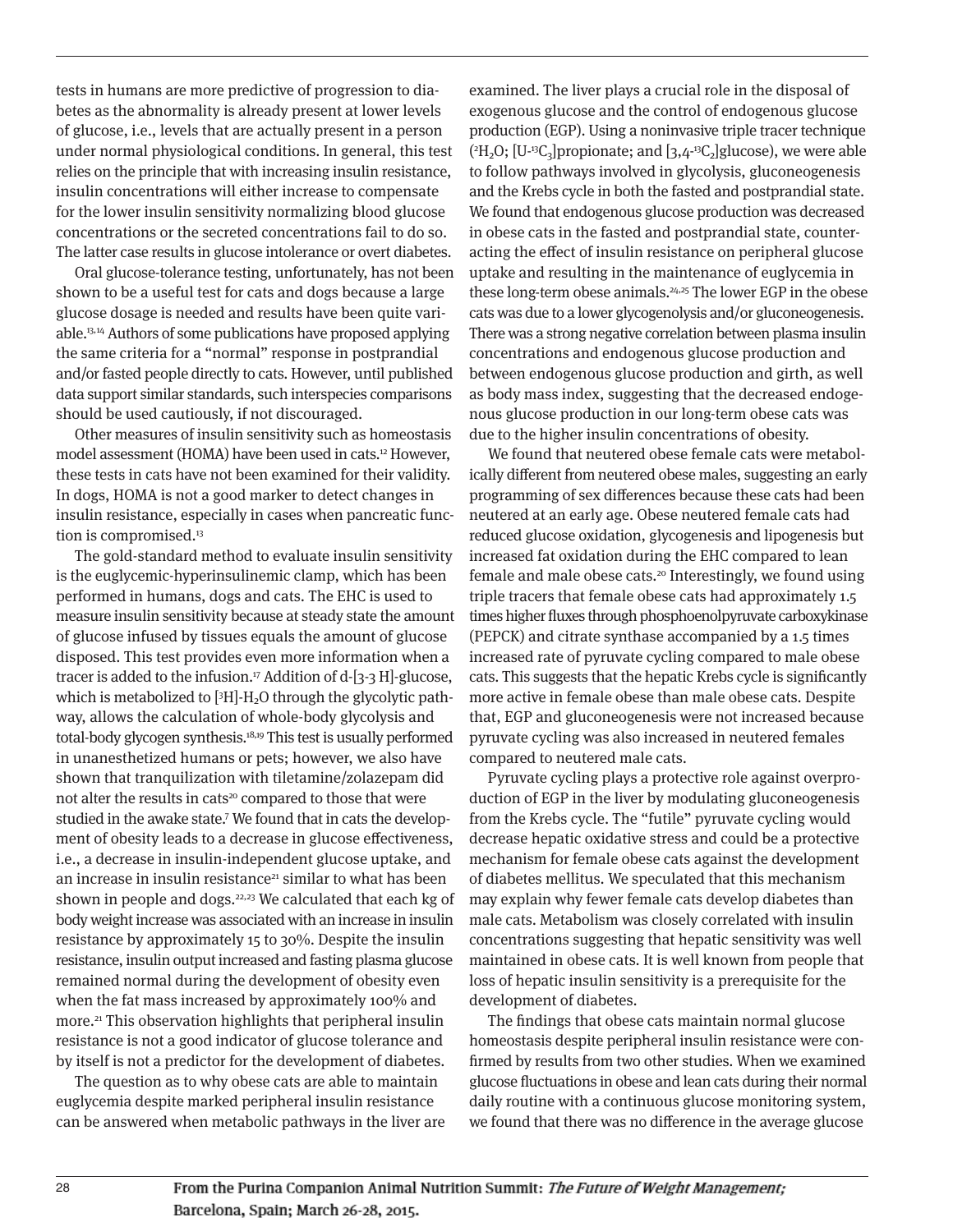and fructosamine concentrations.26 Day-to-day glucose variations were more pronounced than intra-day variations, indicating that food intake and other routine behaviors of cats had little influence on glucose concentrations. Only one of the long-term obese cats in that study had a profile with higher overall glucose concentrations and might be considered prediabetic.

In the second study, we examined a large number of healthy cats with normal, overweight and obese body conditions as well as naïve and treated diabetics. There was a clear separation between nondiabetic (all body conditions) and diabetic cats regarding glucose and fructosamine concentrations.27 The fact that fructosamine concentrations were not higher in any obese cats, which are at greater risk to develop diabetes, compared to lean cats suggests that cats switch rather quickly from the euglycemic to the hyperglycemic state. We would have expected a sliding scale of glucose concentrations if obese cats slowly develop hepatic insulin resistance and subsequent diabetes.

To our knowledge, glucose turnover and metabolic fluxes have not been evaluated in diabetic cats.

There are other differences in obese cats compared to obese humans, which may contribute to the fact that fewer obese cats than people progress to diabetes. In contrast to observations in obese humans, inflammatory cytokines were not found to be increased in plasma or urine in obese cats, and adipocytes lacked infiltration of macrophages.<sup>21</sup>

## Conclusion

Obese cats show marked peripheral insulin resistance but are able to maintain euglycemia because of their ability to adapt their hepatic glucose metabolism and to regulate endogenous glucose output. Progression to diabetes involves the loss of hepatic insulin sensitivity coupled with a change in beta-cell mass and function.

## References

1. Wilcox G. Insulin and Insulin Resistance. Clin Biochem Rev. 2005;26(2):19-39.

2. Hoenig M. Carbohydrate Metabolism and Pathogenesis of Diabetes Mellitus in Companion Animals. Progr Mol Biol Transl. 2014;121:377-412.

3. Hoenig M. Comparative Aspects of Human, Canine, and Feline Obesity and Factors Predicting Progression to Diabetes. Vet Sci. 2014;1(2):121-135.

4. O'Brien TD, Hayden DW, Johnson KH, et al. High Dose Intravenous Glucose Tolerance Test and Serum Insulin and Glucagon Levels in Diabetic and Non-Diabetic Cats: Relationships to Insular Amyloidosis. Vet Pathol. 1985;22(3):250-261.

5. Hoenig M, Alexander S, Holson J, et al. Influence of Glucose Dosage on Interpretation of Intravenous Glucose Tolerance Tests in Lean and Obese Cats. J Vet Intern Med. 2002;16:529-532.

6. Feldhahn JR, Rand JS, Martin G. Insulin Sensitivity in Normal and Diabetic Cats. J Feline Med Surg. 1999;107-115.

7. Hoenig M, Thomaseth K, Brandao J, et al. Assessment and Mathematical Modeling of Glucose Turnover and Insulin Sensitivity in Lean and Obese Cats. Domest Anim Endocrin. 2006;31:573-589.

8. Rottiers R, Mattheeuws D, Kaneko JJ, et al. Glucose Uptake and Insulin Secretory Responses to Intravenous Glucose Loads in the Dog. Am J Vet Res. 1981;42:155-158.

9. Godsland IF, Luzio S, Wynn V, et al. Methodological Issues in the Application of the Minimal Model: Effects of Glucose Dose, Basal Glucose Concentration, Test Duration and Modelling Constraint. Diabetes Res. 1994;26(4):139-153.

10. Appleton DJ, Rand JS, Priest J, et al. Determination of Reference Values for Glucose Tolerance, Insulin Tolerance, and Insulin Sensitivity Tests in Clinically Normal Cats. Am J Vet Res. 2001;62(4):630-636.

11. Backus RC, Cave NJ, Ganjam VK, et al. Age and Body Weight Effects on Glucose and Insulin Tolerance in Colony Cats Maintained Since Weaning on High Dietary Carbohydrate. J Anim Physiol An N (Berl). 2010;94(6):e318-e328.

12. American Diabetes Association. Classification and Diagnosis of Diabetes. Diabetes Care. 2012;35(Suppl 1):S64-S71.

13. Church DB. A Comparison of Intravenous and Oral Glucose Tolerance Tests in the Dog. Res Vet Sci. 1980;29:353-356.

14. Hoenig M, Jordan ET, Ferguson DC, et al. Oral Glucose Leads to a Differential Response in Glucose, Insulin, and GLP-1 in Lean Versus Obese Cats. Domest Anim Endocrin. 2010;38:95-102.

15. Appleton DJ, Rand JS, Sunvold GD. Basal Plasma Insulin and Homeostasis Model Assessment (HOMA) Are Indicators of Insulin Sensitivity in Cats. J Feline Med Surg. 2005;7(3): 183-193.

16. Ader M, Stefanovski D, Kim SP, et al. Variable Hepatic Insulin Clearance with Attendant Insulinemia Is the Primary Determinant of Insulin Sensitivity in the Normal Dog. Obesity (Silver Spring). 2014;22(5):1238-1245.